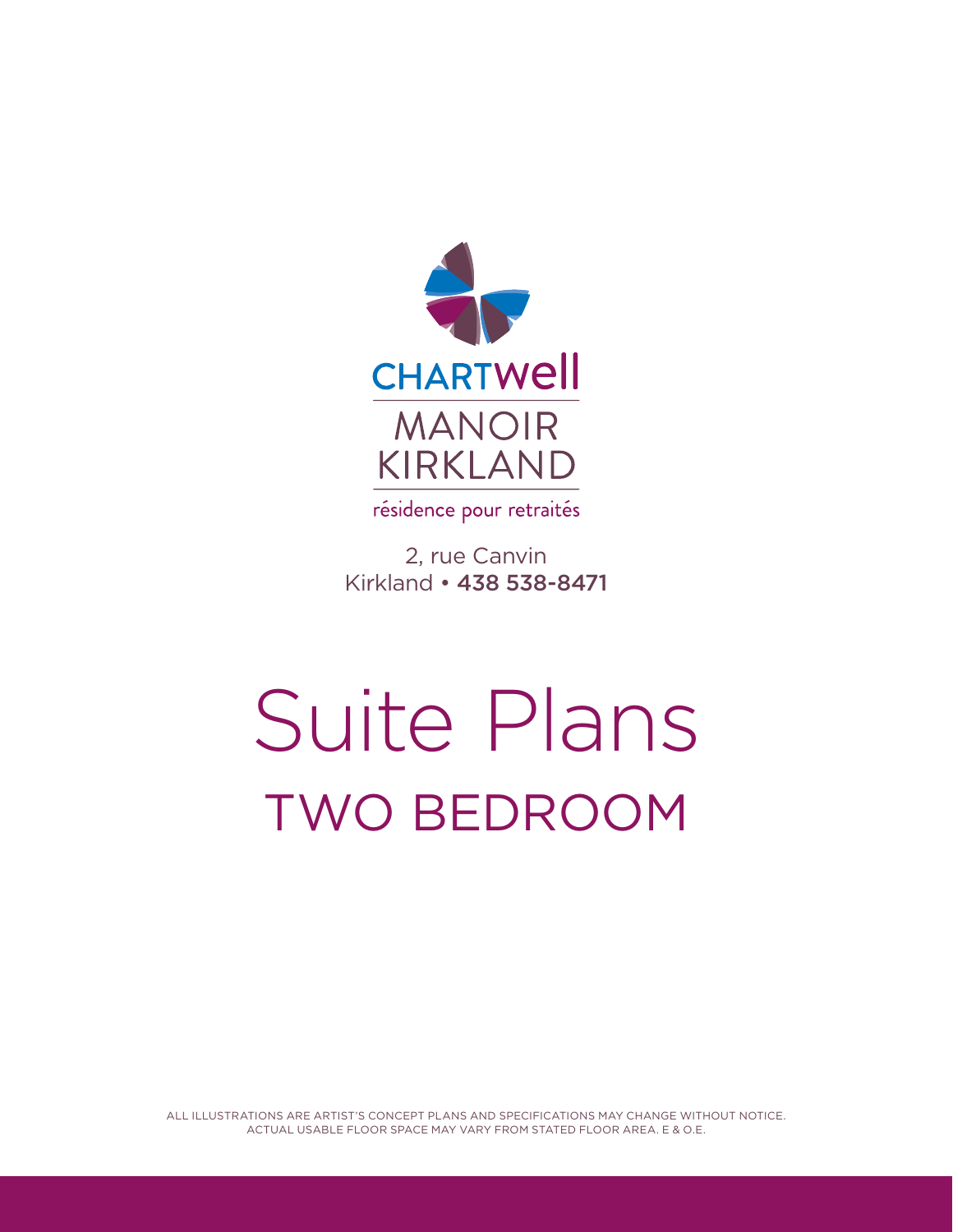

Type C Two Bedroom 832 sq.ft. + 50

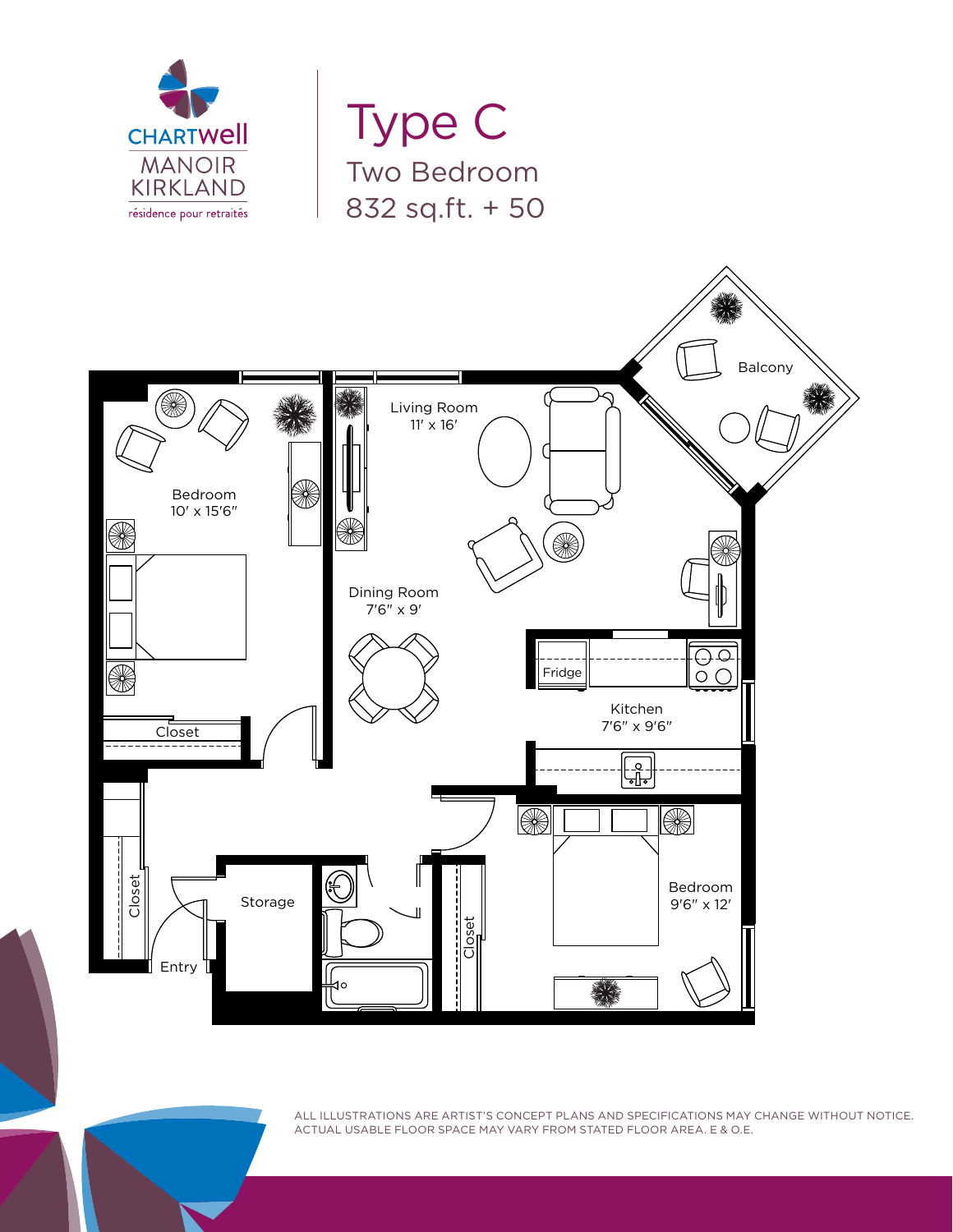

Type R Two Bedroom 842 sq.ft. + 88